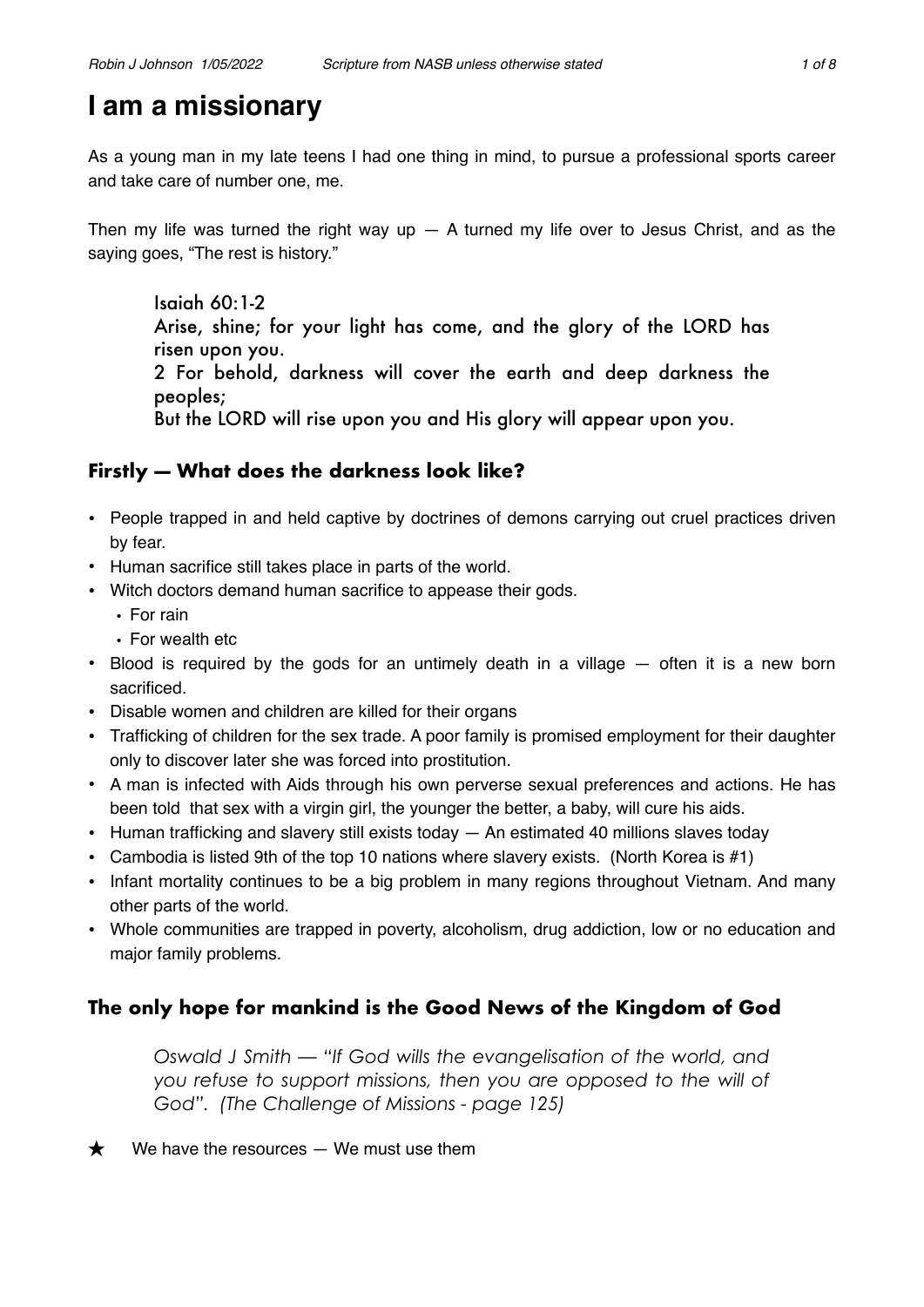# *Returning to our opening text*

Isaiah 60:1-2 Arise, shine; for your light has come, and the glory of the LORD has risen upon you. 2 For behold, darkness will cover the earth and deep darkness the peoples; But the LORD will rise upon you and His glory will appear upon you.

# **Blessed to be a blessing**

2 Corinthians 4:7

But we have this treasure in earthen vessels, so that the surpassing greatness of the power will be of God and not from ourselves;



 $\bigstar$  Jesus is telling us to go

# Matthew 28:18-20

And Jesus came up and spoke to them, saying, "All authority has been given to Me in heaven and on earth. 19 Go therefore and make disciples of all the nations, baptizing them in the name of the Father and the Son and the Holy Spirit, 20 teaching them to observe all that I commanded you; and lo, I am with you always, even to the end of the age."

 $\bigstar$  One quick observation  $-$  "even to the end of the age." The mission has not changed and neither has the mission finished.

# **Missions is about loving what Jesus loves — people — every nation**

# Revelation 7:9-10 (TPT)

After this I looked, and behold, right in front of me I saw a vast multitude of people—an enormous multitude so huge that no one could count made up of victorious ones from every nation, tribe, people group, and language. They were all in glistening white robes, standing before the throne and before the Lamb with palm branches in their hands. 10 And they shouted out with a passionate voice:

"Salvation belongs to our God seated on the throne and to the Lamb!"

# Spirit filled believers are missionary candidates

# Acts 1:8 (TPT)

But I promise you this—the Holy Spirit will come upon you and you will be filled with power. And you will be my messengers to Jerusalem, throughout Judea, the distant provinces —even to the remotest places on earth!"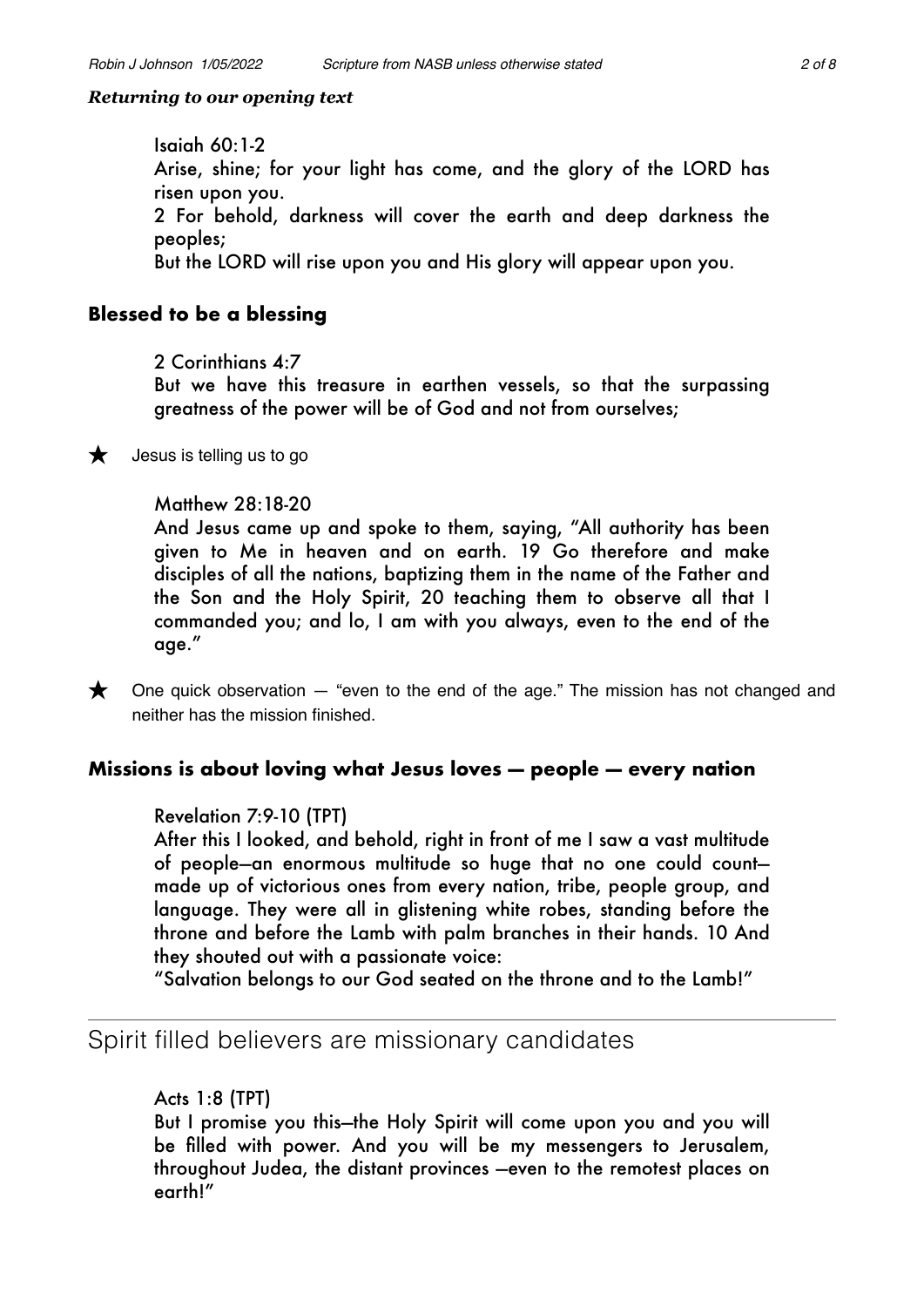- ★ From the night I was filled with the Holy Spirit I began to dream about preaching the Gospel in the nations of the world.
- $\bigstar$  Missions is not just about an evangelist going to a foreign land and preaching to a crowd. • That is certainly a part, but not the whole

### *Mission work is about 'servant messengers' who come alongside the national church;*

- First to learn from them
- Find out how we can best serve them
- Serve the local church
- Help them reach their nation for Christ

### ★ Beyond Here International (<https://beyondhere.org.au>)

*Serving Jesus Christ, to make Him known through preaching and teaching the Good News of the Kingdom of God in the power of the Holy Spirit. Making disciples, training and raising leaders, planting and multiplying churches.*

All our partners are involved in a variety of amazing and impactful ministries, lives are being touched and transformed and a nation is being transformed, one life at a time.

#### **★** *Various types of missionaries:*

Each one functions in the grace gifting the Lord has bestowed on them.

• Apostles, Prophets, Evangelists, Pastors and Teachers

### Ephesians 4:11-12 (TPT)

And he has appointed some with grace to be apostles, and some with grace to be prophets, and some with grace to be evangelists, and some with grace to be pastors, and some with grace to be teachers. 12 And their calling is to nurture and prepare all the holy believers to do their own works of ministry, and as they do this they will enlarge and build up the body of Christ.

### **We must raise up the next generation of leaders**

- $\bigstar$  Ordinary people doing extraordinary works
	- Medical Doctors, Nurses
	- Relief Workers
	- School Teachers
	- Bible Teachers
	- Mechanics
	- Trade and Business People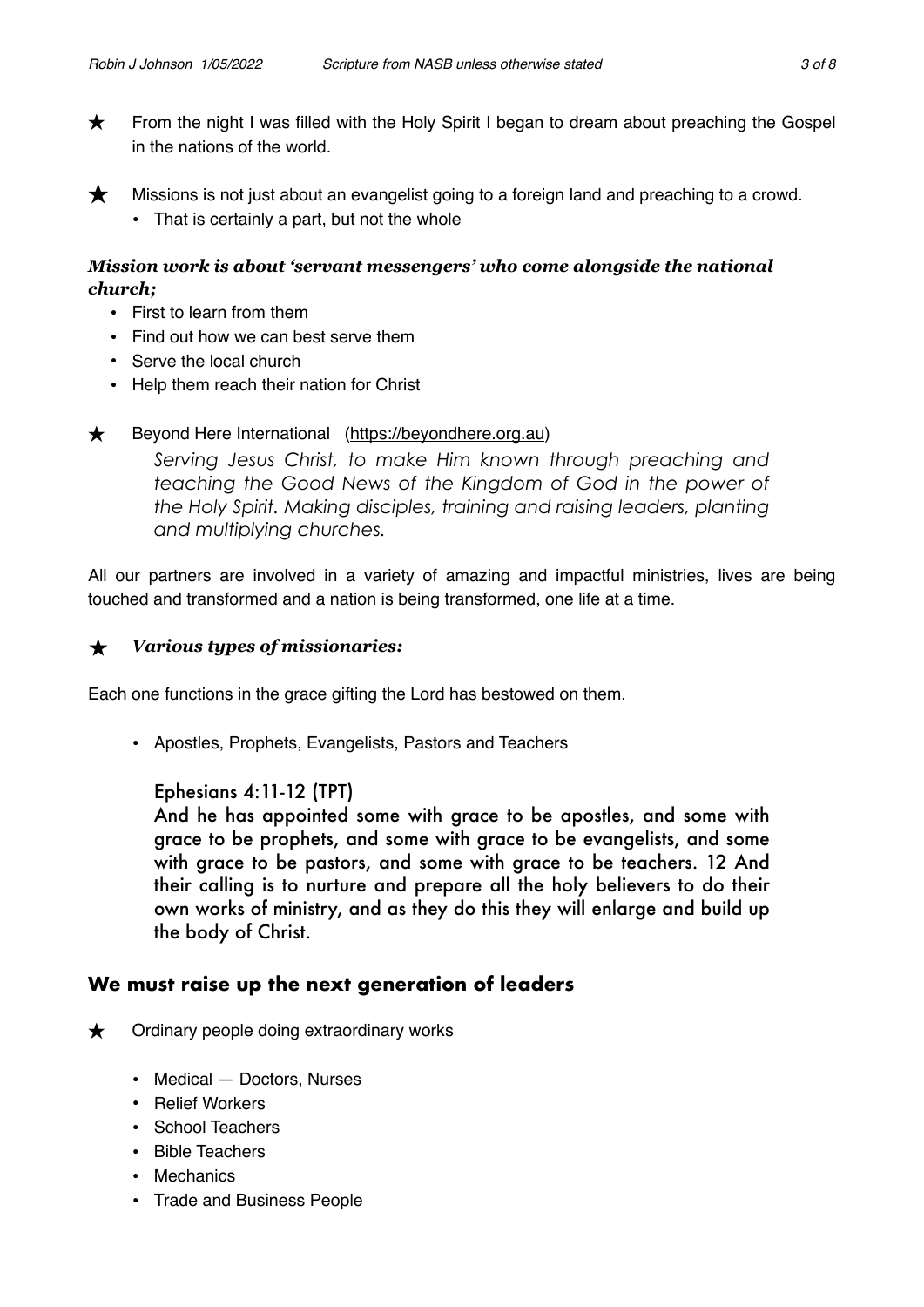**★** *Short and long term missionary opportunities abound and needing someone like you to obey the call of God and go!*

# **Seize the moment**

Colossians 4:17 (NASB) Say to Archippus, "Take heed to the ministry which you have received in the Lord, that you may fulfill it."

- You must take the initiative
- Too many people are waiting for a convenient time
- Have you heard the call
- You must be proactive
- Don't complain there are no opportunities
- Take a step of faith
- Pray Plan Prepare Go Pray

*"I'd rather die doing something, than live doing nothing" (A nurse heading to Ukraine - Chanel Nine A Current Affair April 16, 2022)*

# **Redemption is the only pathway to transformation**

 $\bigstar$  Whatever path one chooses the end goal must always be the same  $-$  to reach the unreached with the Gospel of the Kingdom of God.

Luke 4:18-19 THE SPIRIT OF THE LORD IS UPON ME, BECAUSE HE ANOINTED ME TO PREACH THE GOSPEL TO THE POOR. HE HAS SENT ME TO PROCLAIM RELEASE TO THE CAPTIVES, AND RECOVERY OF SIGHT TO THE BLIND, TO SET FREE THOSE WHO ARE OPPRESSED, 19 TO PROCLAIM THE FAVORABLE YEAR OF THE LORD.

# A united missionary army

The apostle Paul writing to the Romans

Romans 10:11 For the Scripture says, "WHOEVER BELIEVES IN HIM WILL NOT BE DISAPPOINTED."



 $\bigstar$  Do we believe that? Yes

Romans 10:13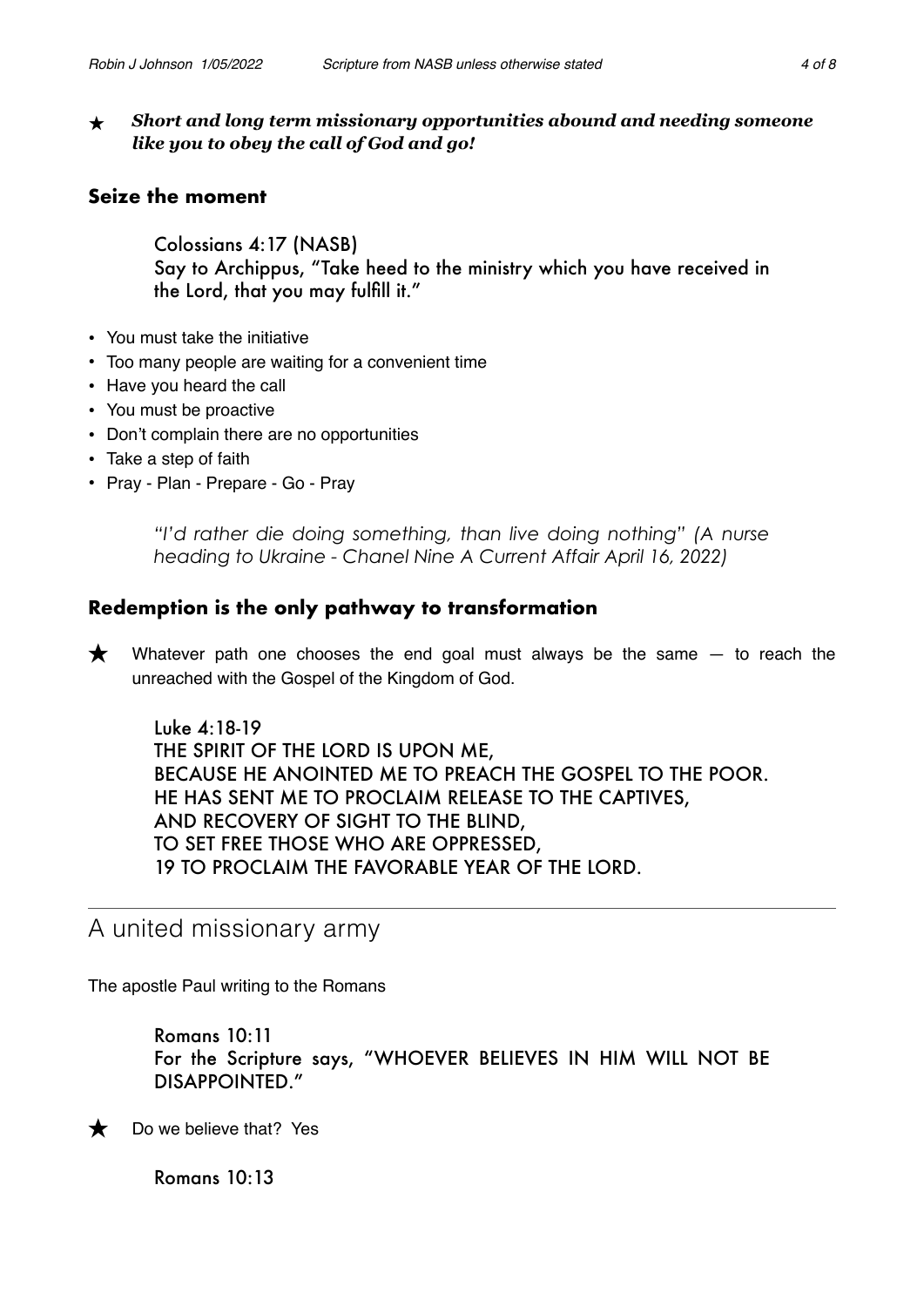For "WHOEVER WILL CALL ON THE NAME OF THE LORD WILL BE SAVED."

 $\bigstar$  Do we believe that? Yes

### *Then missions must be our priority*

# **If we believe we must go or send another**

Romans 10:14-15 (TPT)

But how can people call on him for help if they've not yet believed? And how can they believe in one they've not yet heard of? And how can they hear the message of life if there is no one there to proclaim it? 15 And how can the message be proclaimed if messengers have yet to be sent? That's why the Scriptures say: How welcome is the arrival of those proclaiming the joyful news of peace and of good things to come!

It's true that most believers will not actually go to a foreign land as a missionary. However that does not stop all of us from being involved in missions.

Young people and older ones who hear the call of God and follow their dream to serve Jesus in the nations of the world, they all need us to stand with them.



 $\bigstar$  Everybody needs a dream maker

 $\bigstar$  You may not be able to go, but you can help someone else to go



 $\bigstar$  Sometime ago one of our faithful supporters wrote this.... *"I am happy to support you because you go where I cannot"*



When we give to missions we become a partner with those preaching the Gospel

3 John 1:8 (TPT) Therefore we ought to support such men, so that we may be fellow workers with the truth.

 $\bigstar$  You can be impactful with a little imagination and dedication

- Offerings
- Organise a fund raiser with friends
- Sell unwanted goods/belongings
- A part time job
- $\star$  An inspiring example

2 Corinthians 8:2 (TPT)

For even during a season of severe difficulty and tremendous suffering, they became even more filled with joy. From the depths of their extreme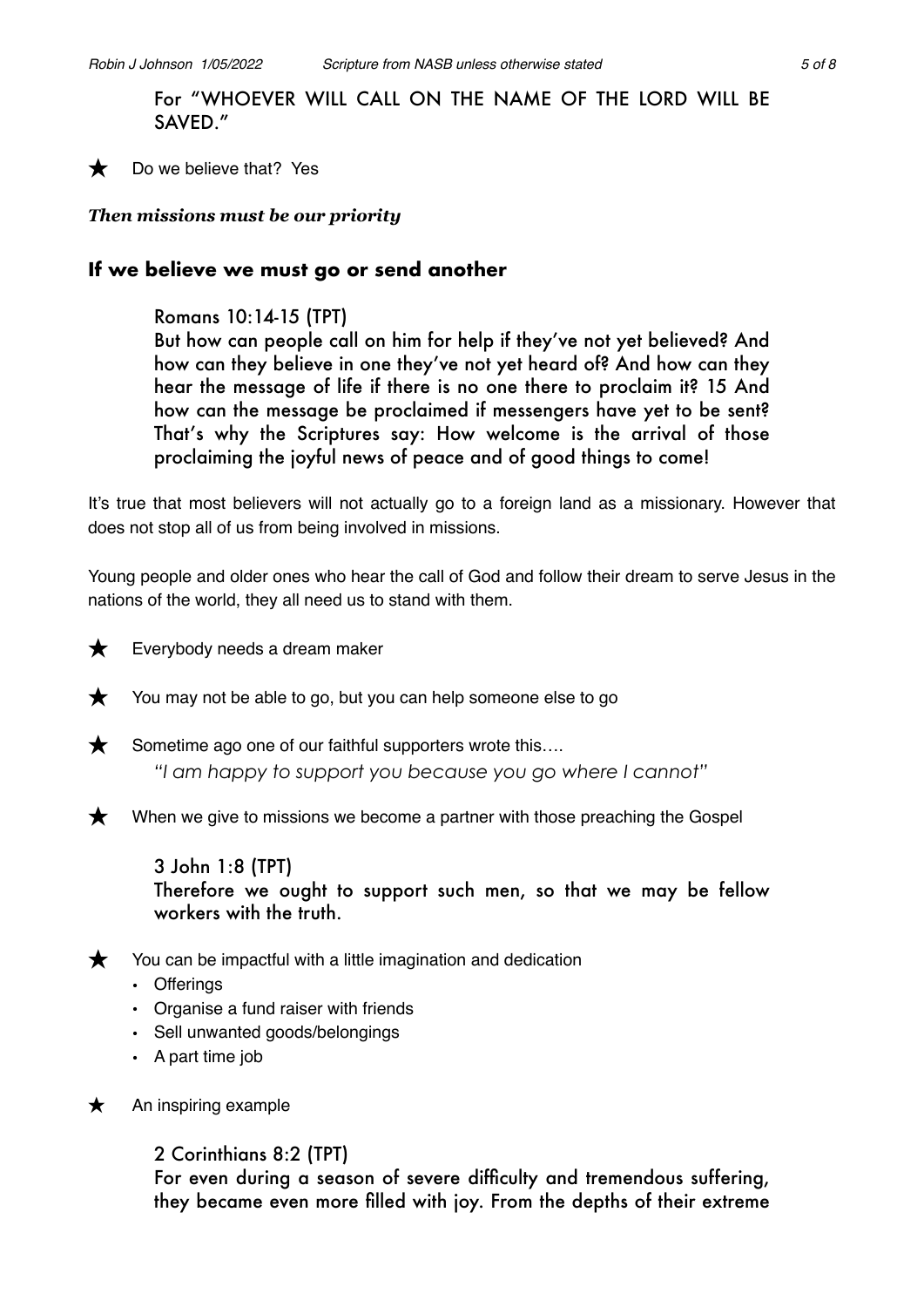poverty, super-abundant joy overflowed into an act of extravagant generosity.

2 Corinthians 8:4 (TPT)

They actually begged us for the privilege of sharing in this ministry of giving to God's holy people who are living in poverty.

# **We can be a church with a missions program or we can become a true missions church**

 $\bigstar$  The last church we led, a third of our churches budget went to missions.

Matthew 24:14 This gospel of the kingdom shall be preached in the whole world as a testimony to all the nations, and then the end will come.

# **An end-time missionary church hastening the return of Jesus**

- A church that is dedicated to raising and sending missionaries
- A church that generously supports missionaries and mission work
- A church that is more obsessed with the needs of others than our own
- A church that believes we can see nations transformed in Jesus name

# Appendix

# *Pray for missionaries*

# Ephesians 6:19-20 (TPT)

And pray also that God's revelation would be released through me every time I preach the wonderful mystery of the hope-filled gospel. 20 Yes, pray that I may preach the wonderful news of God's kingdom with bold freedom at every opportunity. Even though I am chained as a prisoner, I am his ambassador.

# Colossians 4:2-3 (TPT)

Be faithful to pray as intercessors who are fully alert and giving thanks to God. 3 And please pray for me, that God will open a door of opportunity for us to preach the revelation of the mystery of Christ, for whose sake I am imprisoned.

1 Thessalonians 5:25 (TPT) Now, beloved ones, pray for us.

# *Pray for believers in other nations*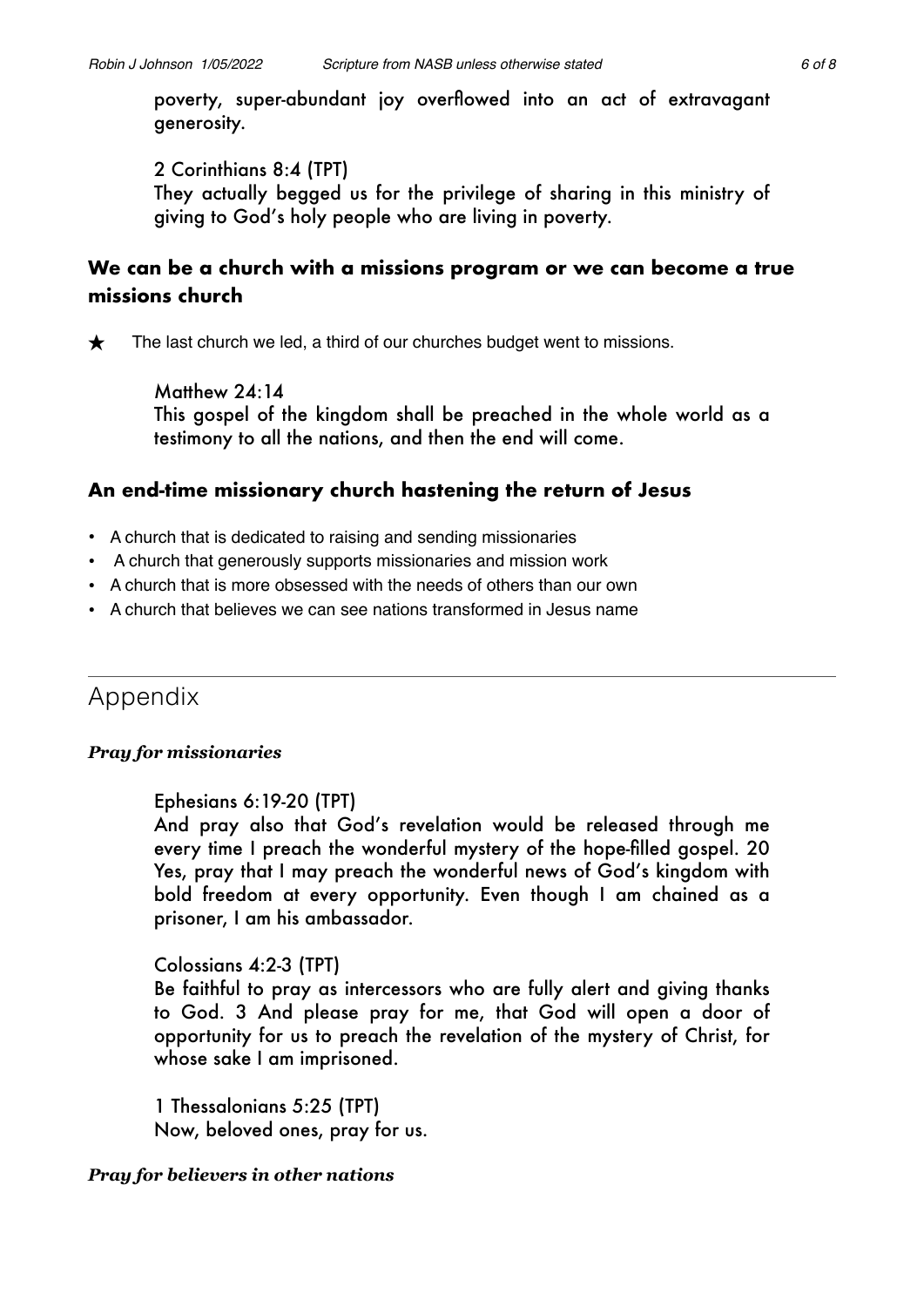#### Colossians 1:3-4

We give thanks to God, the Father of our Lord Jesus Christ, praying always for you, 4 since we heard of your faith in Christ Jesus and the love which you have for all the saints;

### 2 Thessalonians 1:11-12 (TPT)

With this in mind, we constantly pray that our God will empower you to live worthy of all that he has invited you to experience. And we pray that by his power all the pleasures of goodness and all works inspired by faith would fill you completely. 12 By doing this the name of our Lord Jesus will be glorified in you, and you will be glorified in him, by the marvelous grace of our God and the Lord Jesus Christ.

#### *Missionary Support*

### Philippians 4:15-19 (TPT)

For I want you to know that the Philippian church was the only church that supported me in the beginning as I went out to preach the gospel. You were the only church that sowed into me financially, 16 and when I was in Thessalonica, you supported me for well over a year.

17 I mention this not because I'm requesting a gift, but so that the fruit of your generosity may bring you an abundant reward. 18 I now have all I need—more than enough—I'm abundantly satisfied! For I've received the gift you sent by Epaphroditus and viewed it as a sweet sacrifice, perfumed with the fragrance of your faithfulness, which is so pleasing to God!

19 I am convinced that my God will fully satisfy every need you have, for I have seen the abundant riches of glory revealed to me through the Anointed One, Jesus Christ!

### Romans 15:24 (TPT)

So on my way to Spain I hope to visit you as I pass through Rome. And after I have enjoyed fellowship with you for a while, I hope that you would help me financially on my journey.

### Titus 3:13-14

Diligently help Zenas the lawyer and Apollos on their way so that nothing is lacking for them. 14 Our people must also learn to engage in good deeds to meet pressing needs, so that they will not be unfruitful.

### 3 John 1:5-8

Beloved, you are acting faithfully in whatever you accomplish for the brethren, and especially when they are strangers; 6 and they have testified to your love before the church. You will do well to send them on their way in a manner worthy of God. 7 For they went out for the sake of the Name, accepting nothing from the Gentiles. 8 Therefore we ought to support such men, so that we may be fellow workers with the truth.